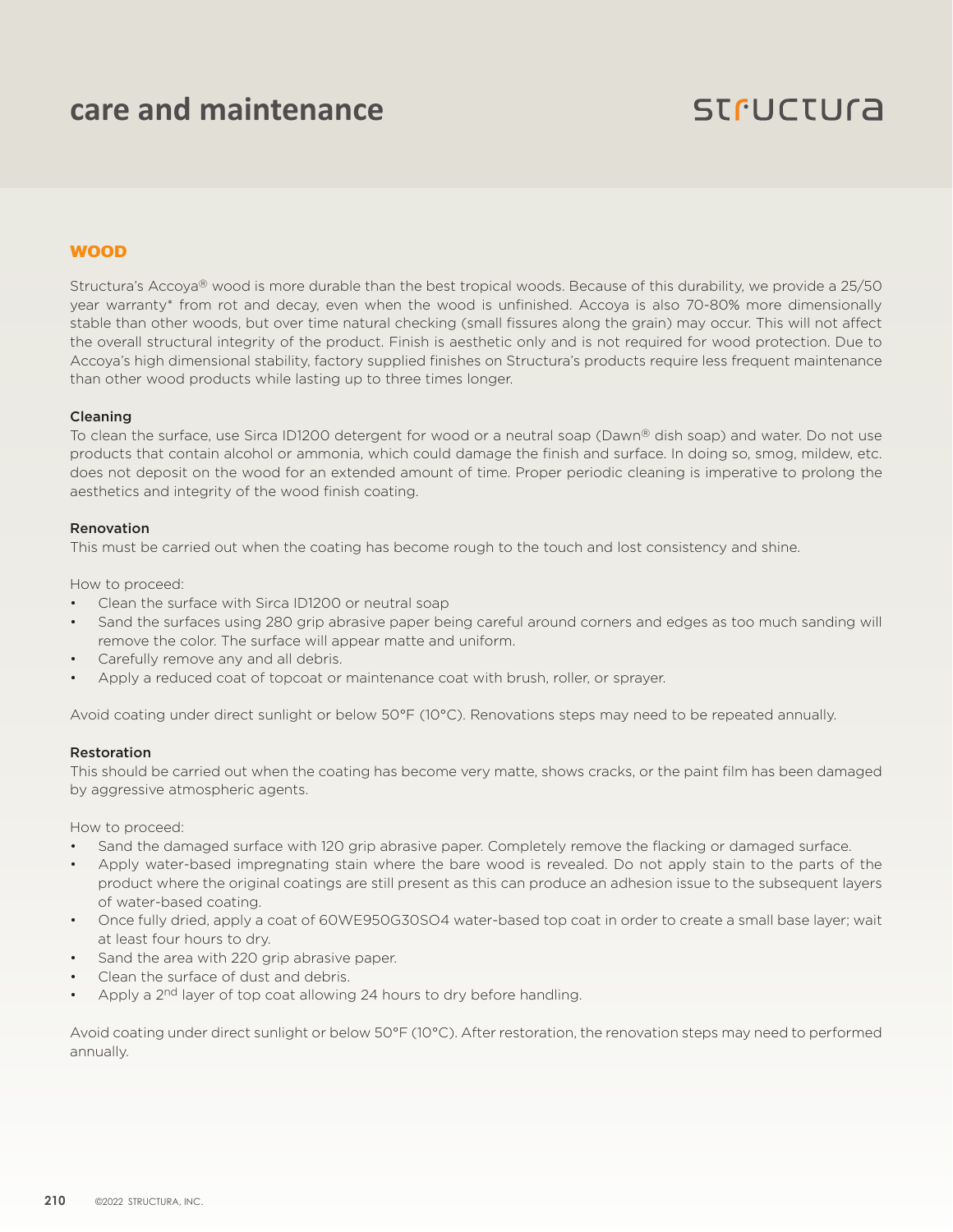# **STFUCTUra**

# Wood Repair

## Graffiti

Graffiti on finished wood surface can be lightly sanded using 120 then 180 grit sandpaper, sanding with the grain. Reapply stain and finish as described under the maintenance procedure.

### Notches and Deep Scratches

Clean surface with a damp cloth and lightly sand using 120 then 180 grit sandpaper, sanding with the grain. If the scratch is more than 1mm deep, wood filler may be required and sanded before applying stain and clear coat as described under the maintenance procedure.